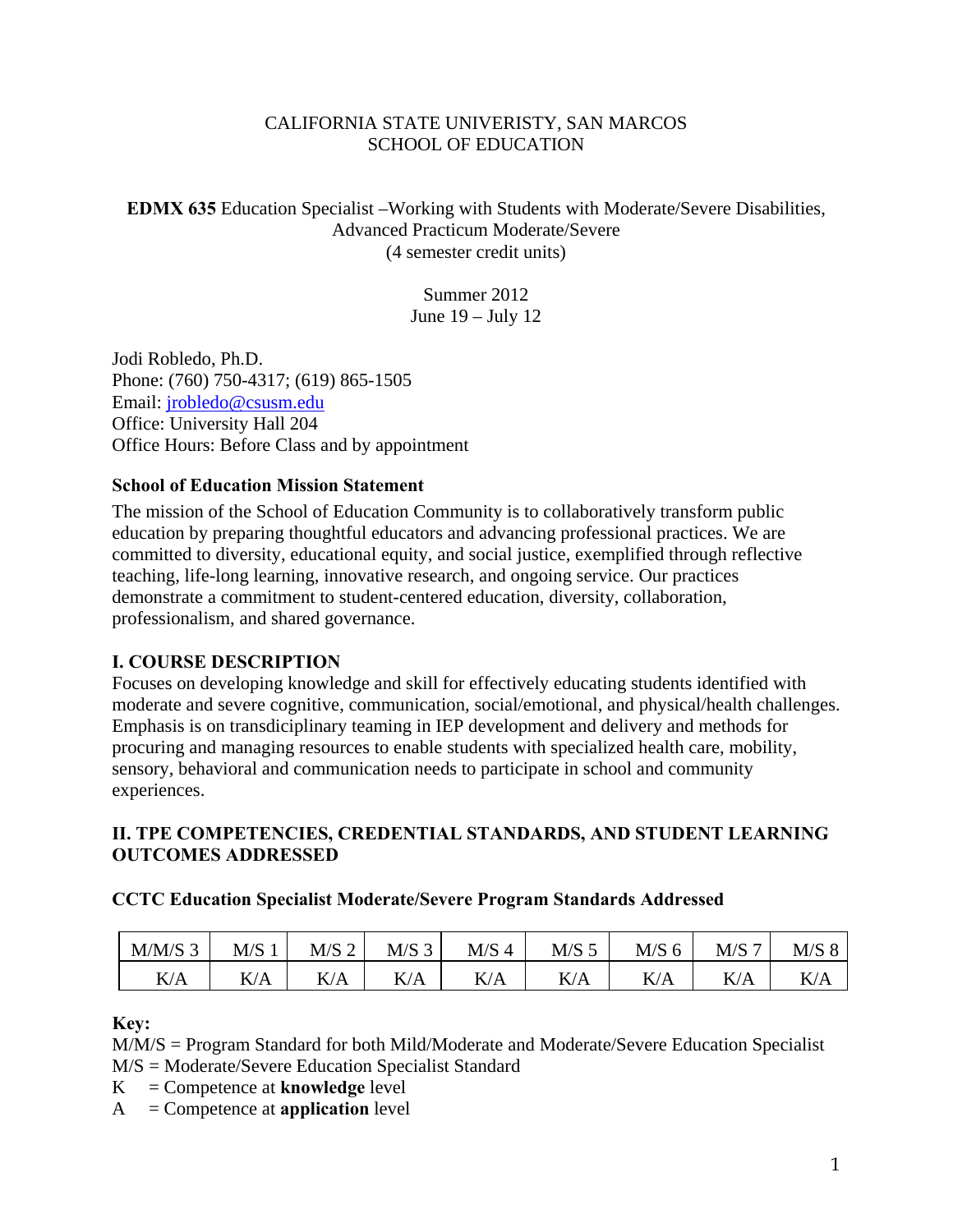- M/M/S 3: Educating Diverse Learners
- M/S 1: Learning Characteristics of Individuals with Moderate/Severe Disabilities
- M/S 2: Communication Skills
- M/S 3: Developing Social Interaction Skills and Facilitating Social Context
- M/S 4: Assessment, Program Planning and Instruction
- M/S 5: Movement, Mobility, Sensory and Specialized Health Care M/S 6: Positive Behavioral Support
- 
- M/S 7: Transition and Transitional Planning
- M/S 8: Augmentative and Alternative Communication

### **Student Learning Outcomes**

This course takes place in both virtual and face-to-face environments in which attendance is required. Both virtual and face-to-face experiences as well as readings and assignments guide candidates to accomplish the following student learning outcomes aligned with the Preliminary Moderate/Severe Education Specialist Standards and the Preliminary Education Specialist Moderate/Severe Teaching Performance Expectations.

### **Each candidate:**

- 1) demonstrates knowledge of disability characteristics, and the educational and psychosocial implications of these characteristics for students identified with moderate/severe/profound mental retardation, physical health impairments, other health impairments, traumatic brain injury, deaf-blind, multiple disabilities, emotional disturbance, and autism spectrum disorders, while determining the implications of these characteristics for service delivery.
- 2) demonstrates the ability to collaborate with families and allied school and health personnel (e.g., nurses, physicians, communication specialists, teachers) as a member of a transdisciplinary team.
- 3) demonstrates the ability to collaborate with others to facilitate each student's ability to effectively communicate and increase the extent and variety of social interactions to achieve and expand meaningful social relationships across all settings.
- 4) demonstrates the ability to use assessment data from multiple sources (e.g., person-centered and family-centered planning and strengths based, functional/ecological assessment across classroom and non-classroom contexts) to develop effective programs and guide instruction leading to their students' meaningful participation in core, standards based curriculum, wellness curriculum, and progress toward IEP goals and objectives.
- 5) demonstrates the ability to assess students' verbal and non-verbal communication abilities and use assessment data to: 1) identify effective intervention and support techniques, 2) develop needed augmentative and alternative systems, 3) implement instruction of communication and social skills, 4) create and facilitate opportunities for interaction and 5) develop communication methods to demonstrate student academic knowledge.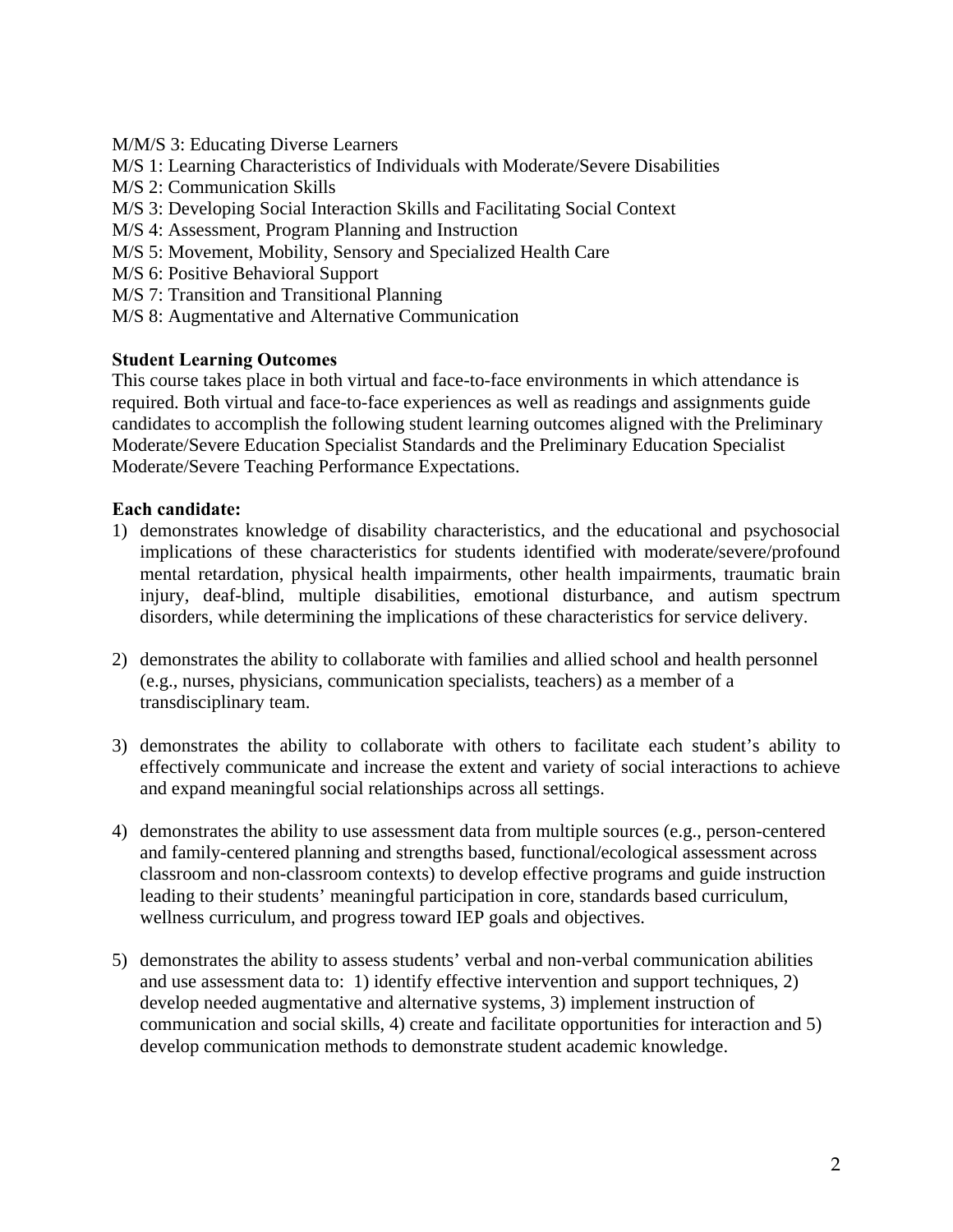- 6) demonstrates the ability to use alternative statewide assessments, formative assessments, and formal and informal assessment results to implement systematic, evidence based instructional strategies to teach skills within school, community and work settings.
- 7) demonstrates knowledge and skills to develop and implement IEPs and ITPs for students with moderate-severe disabilities inclusive of life skill curricula and instruction to promote:
	- a. personal care skills and address sexuality issues,
	- b. critical academics and language skills,
	- c. practical and purposeful nonverbal communication skills,
	- d. domestic and daily living skills,
	- e. community skills through community-based instruction,
	- f. employment skills and employment options,
	- g. integrated community recreation and leisure opportunities,
	- h. transition to adulthood and supports to promote quality life experiences as an adult, and
	- i. post-secondary education options.
- 8) demonstrates the ability to develop instructional plans responsive to the unique needs of the student and requirements of the core curriculum, and are implemented and adjusted systematically to promote maximum learning and academic achievement.
- 9) demonstrates the ability to develop and implement systematic, evidence based instructional strategies to teach skills within school, community and working settings, including assessment sources that integrate alternative statewide assessments, formative assessments, and formal and informal assessment results.
- 10) demonstrates knowledge of and ability to support the movement, mobility, sensory and specialized health care needs required for students to participate fully with dignity and maximum independence in classrooms, schools and the community.
- 11) demonstrates knowledge of appropriate and safe techniques, procedures, materials, educational technology, assistive technology, and other adaptive equipment.
- 12) demonstrates knowledge of federal, state, and local policies related to specialized health care in educational settings.
- 13) demonstrates the ability to consult and collaborate with designated staff and parents, to provide the appropriate, safe, and consistent support across all settings.
- 14) demonstrates understanding of the procedures required to procure services and how to access other professionals and agencies to acquire information regarding student's sensory, movement, mobility and specialized health care services.
- 15) demonstrates knowledge and skills to implement various positive behavioral change approaches (e.g., TEACCH, pivotal response, discrete trial, floor time, social stories).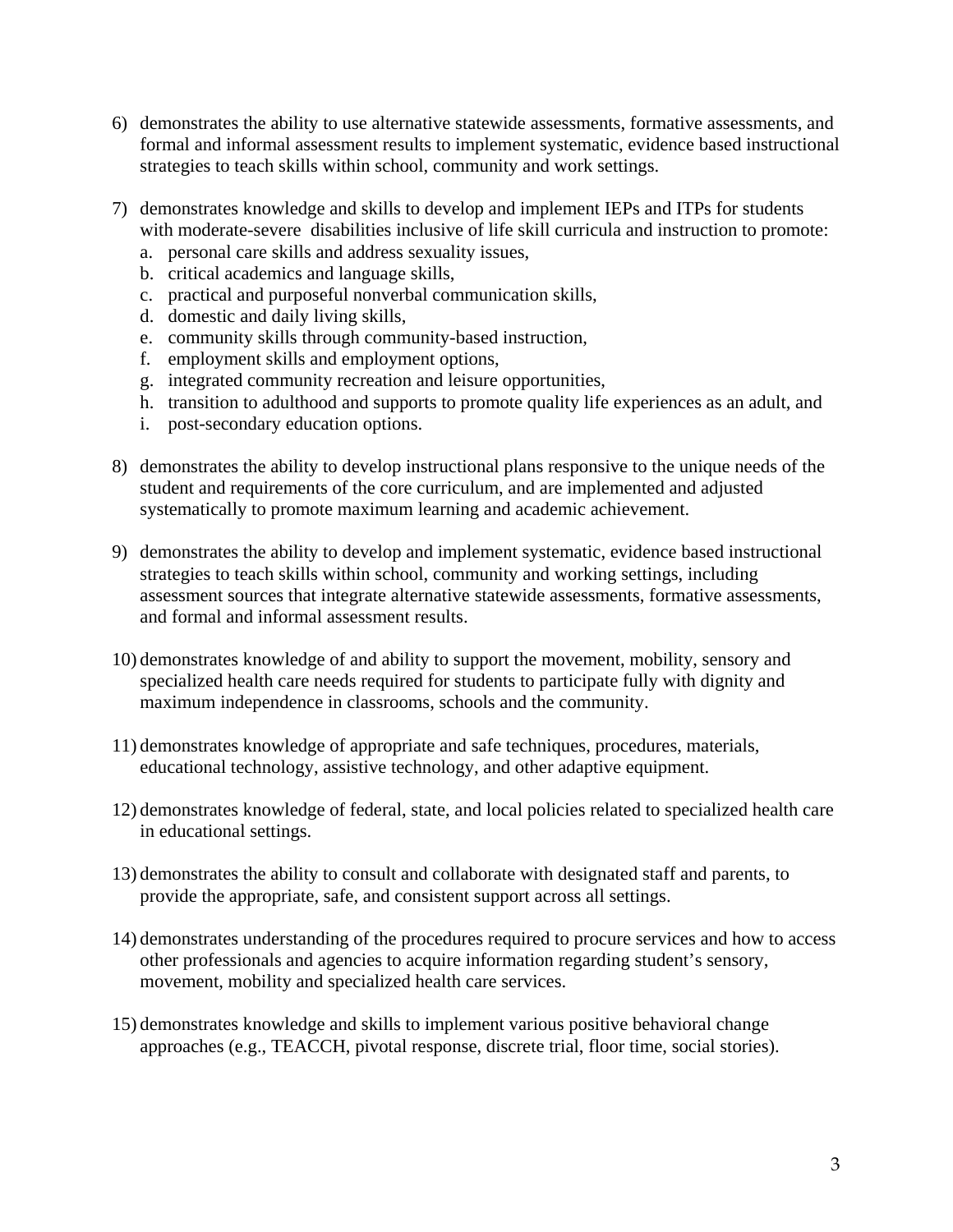- 16) demonstrates knowledge and advocacy skills related to the various transitions experienced by students' moderate/severe disabilities, including those who are deaf-blind and/or those with additional disabilities, as they move from infancy to adulthood.
- 17) demonstrates understanding of mandated considerations for augmentative and alternative communication technology for students with moderate/severe disabilities, including students with physical/orthopedic disabilities, other health impairments, deaf/blind and multiple disabilities.
- 18) demonstrates knowledge and use of augmentative and alternative communication systems or devices and services to facilitate communication, improved academic performance, and skill development of students with moderate/severe disabilities, students with physical/orthopedic disabilities, other health impairments, deaf/blind and multiple disabilities.

# **III. SCHOLASTIC REQUIREMENTS**

### **School of Education Attendance Policy**

 possible. *(Adopted by the COE Governance Community, December, 1997).* Due to the dynamic and interactive nature of courses in the School of Education, all students are expected to attend all classes and participate actively. At a minimum, students must attend more than 80% of class time, or s/he may not receive a passing grade for the course at the discretion of the instructor. Individual instructors may adopt more stringent attendance requirements. Should the student have extenuating circumstances, s/he should contact the instructor as soon as

## **Grading Scale**

Grades are computed according to the following grading scale.

 $A = 93-100\%$   $A = 90-92\%$   $B = 87-89\%$   $B = 83-86\%$   $B = 80-82\%$   $C = 77-79\%$ 

Note: Any grade below a C+ results in class failure, as courses with a grade below a C+ cannot be applied toward a credential.

## **IV. REQUIRED READING AND MATERIALS**

#### **Text:**

Snell, M.E. & Brown, F. (2011). *Instruction of Students with Severe Disabilities* (7th ed.). Upper Saddle River, NJ: Pearson Education, Inc.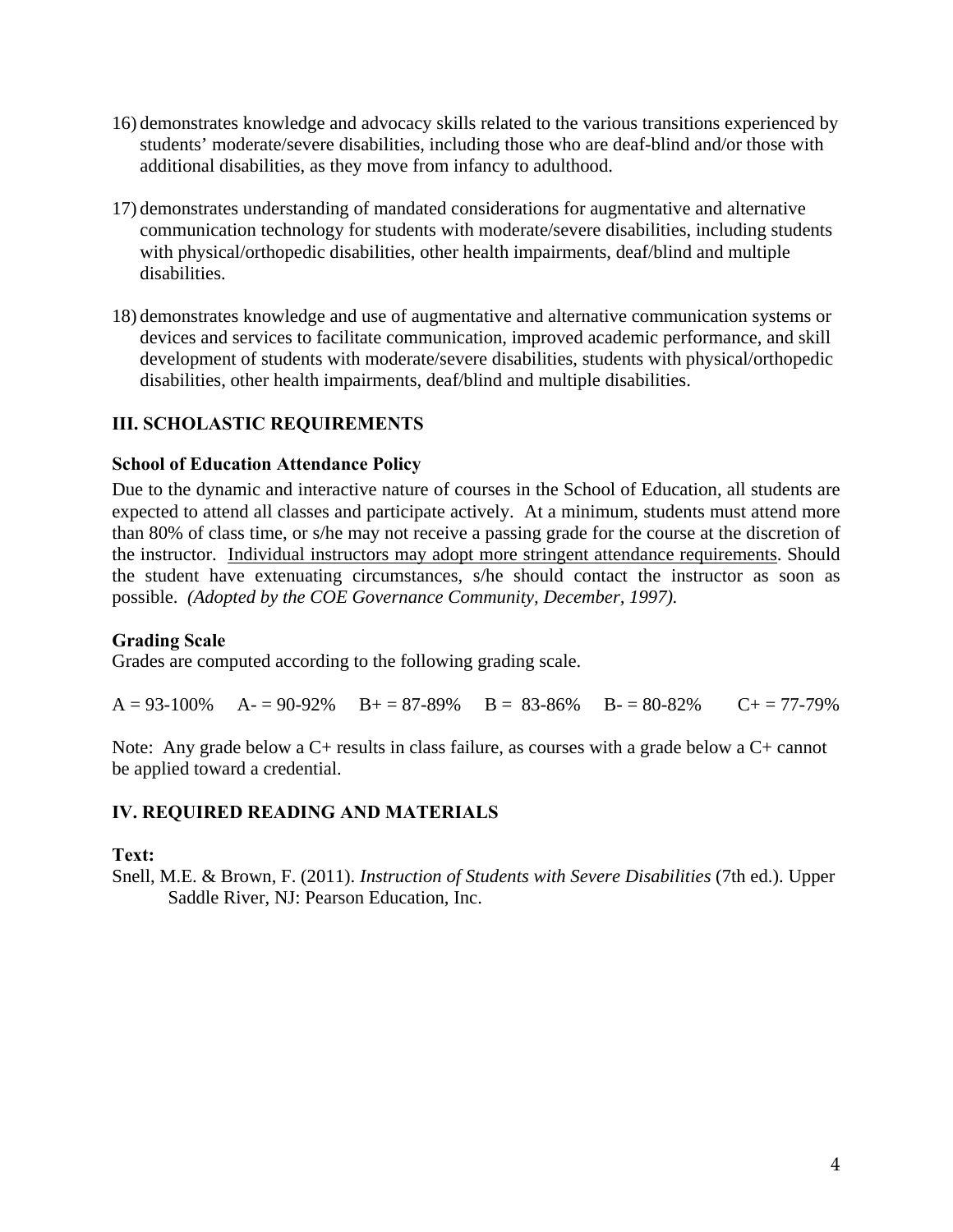#### **V. COURSE SCHEDULE**

| <b>Session</b>          | <b>Date</b> | <b>Class Description</b>            | <b>Readings</b>         | <b>Standards</b> | <b>Assignments Due</b>              |
|-------------------------|-------------|-------------------------------------|-------------------------|------------------|-------------------------------------|
| Venue                   |             |                                     |                         |                  |                                     |
| 1                       | 6/19/12     | Introduction, Orientation to the    | $S&B, Ch.\overline{1,}$ | M/S <sub>1</sub> | <b>Advanced Practicum Placement</b> |
| $F-2-F$                 |             | Course, Foundational Concepts,      | 2 Moodle                |                  | Survey, RAP Teams/Topics            |
|                         |             | <b>RAP Teams</b>                    | Readings                |                  |                                     |
| $\overline{2}$          | 6/20/12     | <b>Web-Based Instruction</b>        | $S&B$ , Ch. 3,5         | $M/S$ 2, 4       | Web-Based Instruction Activity #1   |
| <b>WBI</b>              |             | <b>Activity #1: Assessment and</b>  | Moodle                  |                  | Due Before Class on 6/21            |
|                         |             | <b>Data Collection</b>              | Readings                |                  |                                     |
| $\overline{3}$          | 6/21/12     | Assessment for Students with        | $S&B$ , Ch. 3,5         | $M/S$ 2, 4, 8    |                                     |
| $F-2-F$                 |             | Moderate/Severe Disabilities        | Moodle                  |                  |                                     |
|                         |             |                                     | Readings                |                  |                                     |
| $\overline{\mathbf{4}}$ | 6/25/12     | <b>Web-Based Instruction</b>        | S&B, Ch.                | $M/S$ 2, 4       | Web-Based Instruction Activity #2   |
| <b>WBI</b>              |             | <b>Activity #2: Curriculum and</b>  | 4,6,13                  |                  | Due Before Class on 6/26            |
|                         |             | <b>Instruction</b>                  | Moodle                  |                  |                                     |
|                         |             |                                     | Readings                |                  |                                     |
| 5                       | 6/26/12     | Curriculum and Instruction:         | S&B, Ch.                | $M/S$ 2, 4, 8    |                                     |
| $F-2-F$                 |             | SEACO, Steps, Basic                 | 4,6,13                  |                  |                                     |
|                         |             |                                     | Moodle                  |                  |                                     |
|                         |             |                                     | Readings                |                  |                                     |
| 6                       | 6/27/12     | <b>Web-Based Instruction</b>        | Moodle                  | $M/S$ 2, 3, 8    | Web-Based Instruction Activity #3   |
| <b>WBI</b>              |             | <b>Activity #3: Autism Spectrum</b> | Readings,               |                  | Due Before Class on 6/28            |
|                         |             | <b>Disorder</b>                     | Films                   |                  |                                     |
|                         |             |                                     |                         |                  |                                     |
|                         |             |                                     |                         |                  |                                     |
| $\tau$                  | 6/28/12     | Autism Spectrum Disorder            | Moodle                  | $M/S$ 2, 3, 8    |                                     |
| $F-2-F$                 |             |                                     | Readings,               |                  |                                     |
|                         |             |                                     | Films                   |                  |                                     |
| $\overline{\mathbf{8}}$ | 6/29/12     | <b>Homefun: RAP</b>                 |                         |                  |                                     |
| Homefun                 |             | <b>GROUPWORK NIGHT</b>              |                         |                  |                                     |
| $\boldsymbol{9}$        | 7/2/12      | <b>Web-Based Instruction</b>        | S&B, Ch. 8,             | $M/S$ 5          | Web-Based Instruction Activity #4   |
| <b>WBI</b>              |             | <b>Activity #4: Medically</b>       | Moodle                  |                  | Due Before Class on 7/3             |
|                         |             | <b>Fragile/Rare Disorders</b>       | Readings                |                  |                                     |
|                         |             |                                     |                         |                  |                                     |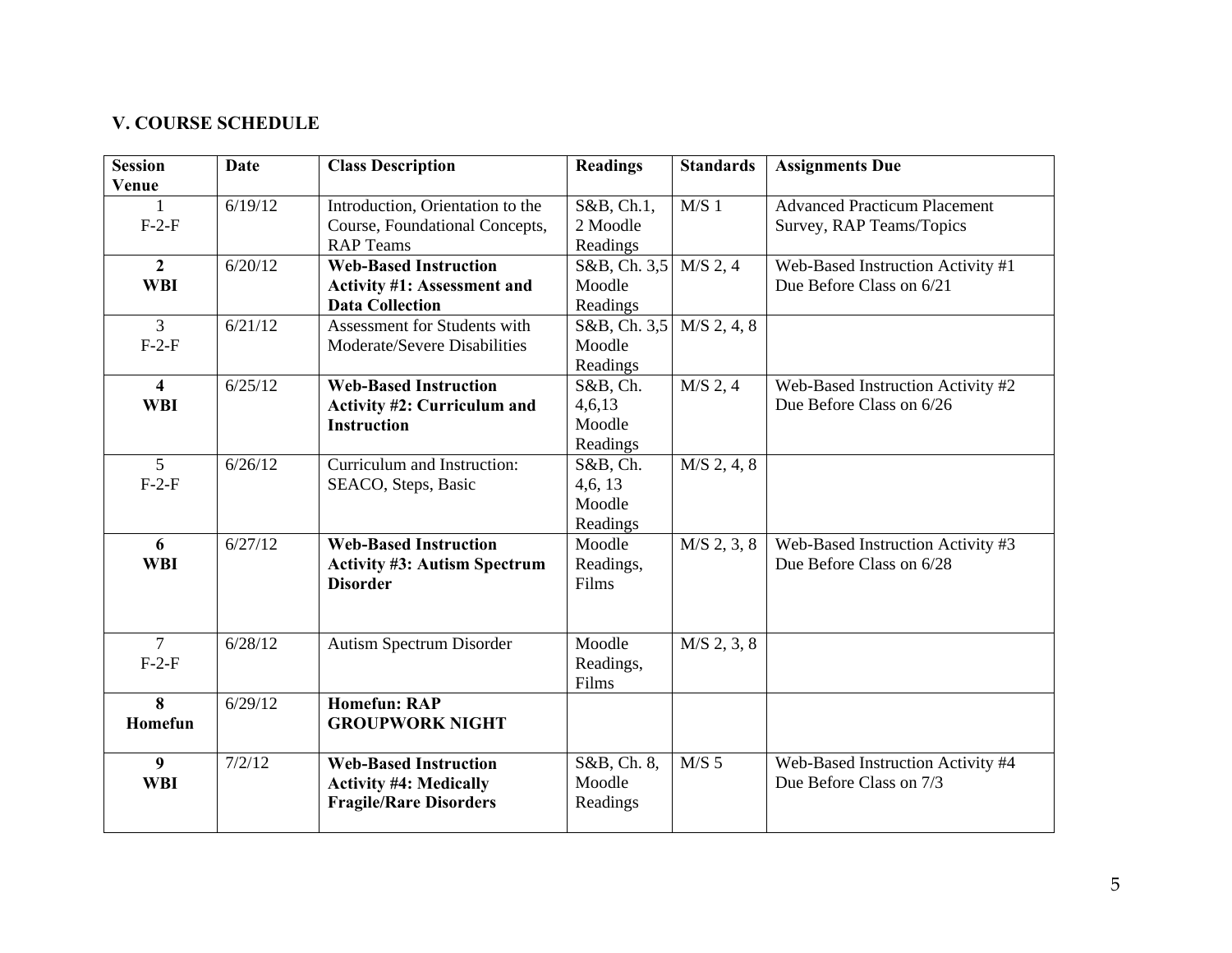| 10<br>$F-2-F$         | 7/3/12  | Person-Centered Thinking and<br>Planning; Intentional Teaming;<br><b>Adulthood and Transition</b> | S&B Ch.<br>14, 15, 16           | $M/S$ 7     |                                                                    |
|-----------------------|---------|---------------------------------------------------------------------------------------------------|---------------------------------|-------------|--------------------------------------------------------------------|
| 11<br>$F-2-F$         | 7/5/12  | <b>Emotional Disturbance</b><br>Crisis Intervention Prevention<br>and Planning                    | Moodle<br>Readings              | $M/S$ 6     |                                                                    |
| 12<br><b>WBI</b>      | 7/6/12  | <b>Web-Based Instruction</b><br><b>Activity #5: Person Centered</b><br><b>Planning</b>            | Moodle<br>Readings              | $M/S$ 6     | Web-Based Instruction Activity #6<br>Due Before Class on 7/10      |
| 13<br><b>Home Fun</b> | 7/9/12  | <b>Group Work of RAP</b><br><b>Individual Work for Advanced</b><br><b>Practicum Project</b>       |                                 |             |                                                                    |
| 14<br>$F-2-F$         | 7/10/12 | <b>Selecting Teaching Strategies</b><br>and Arranging Educational<br>Environments                 | S&B Ch. 4<br>Moodle<br>Readings | $M/S$ 2,4,8 | <b>Advanced Practicum Project DUE</b>                              |
| 15<br><b>Home Fun</b> | 7/11/12 | <b>RAP Work Night</b><br>(TENETATIVE ADDITIONAL<br>PRESENTATION NIGHT)                            |                                 |             |                                                                    |
| 16<br>$F-2-F$         | 7/12/12 | <b>PRESENTATIONS</b><br><b>COURSE EVALUATION</b>                                                  |                                 |             | <b>Resource Area Project DUE</b><br><b>RAP Meta-Evaluation DUE</b> |

**Web-based Instruction Note:** Web-based Instruction (WBI) sessions provide advance work in the content area being covered in class. WBI sessions are noted in **bold.** All WBI work must be posted on the due date.

**Class Credit Hour Note:** Each week of work during the 15-week semester for a four-credit (60 class hour) course requires 12 hours of work per week - four credit hours of face to face class time and eight hours (i.e., two hours per credit hour) of out-of-class work on WBI, reading, assignments, and other preparation.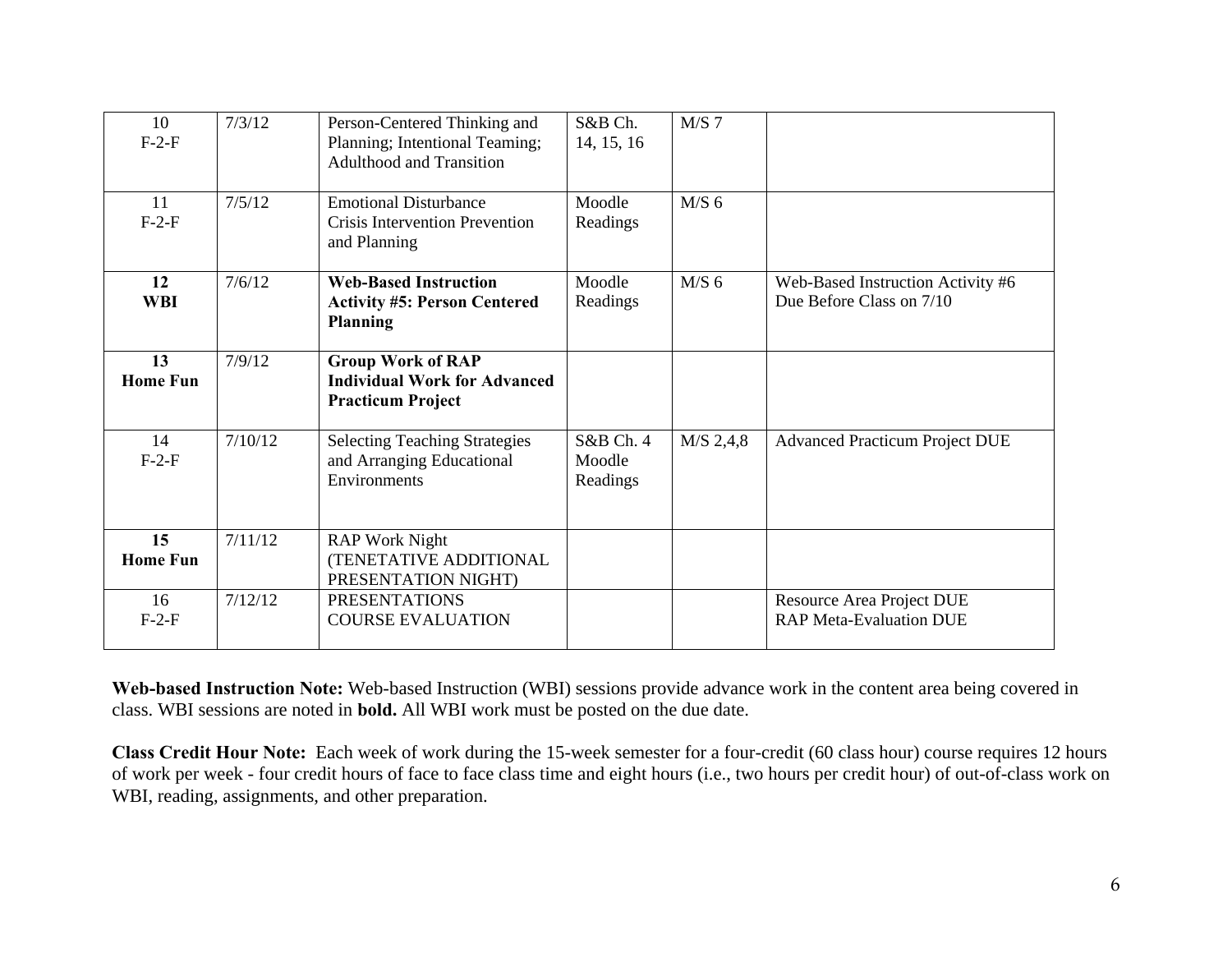### **VI. ASSIGNMENTS AND POINT DISTRIBUTION**

| <b>Collaboration and Participation:</b><br>(1 point per session)         | 16 points  |
|--------------------------------------------------------------------------|------------|
| <b>WBI Activities Posted on Moodle:</b><br>(5 postings at 4 points each) | 20 points  |
| <b>Resource Area Project:</b>                                            | 20 points  |
| <b>Meta-Evaluation RAP Project:</b>                                      | 4 points   |
| <b>Advanced Practicum Project:</b>                                       | 40 points  |
| <b>Total Points:</b>                                                     | 100 points |

### **Assignment Descriptions:**

#### **Collaboration/Participation: (16 points)**

**Purpose:** The field of working with individuals with moderate and severe disabilities requires knowledge of many and varied resources, strategies, foundational concepts, and agencies. The purpose of face-to-face sessions is to provide participants with an opportunity to demonstrate understanding and application of essential concepts and practices in professional practice while interacting with others in a professional learning community.

#### **Criteria for Grading Participation**:

Participation points are assigned based upon the following criteria: a) collaborative cooperation in all class activities and group assignments; b) enthusiasm for the content and activities; c) respectful interaction with speakers, fellow students, and the instructor; d) patience and flexibility with the technology and materials. Candidates receive one participation point per WBI participation for posting on time. Moodle postings or other assignments completed *during* class time will receive no credit.

**Web-Based Instruction Activities posted on Moodle: (20 points, 5 postings at 4 points each)**  Web-Based Instruction Activities will be posted on Moodle. Web-Based Instruction Activities are submitted via Turn-it-In on Moodle by the due date.

**Purpose:** Candidates develop depth of understanding with regard to multiple dimensions of education and community participation of students with moderate and severe disabilities. All readings are completed with critical thought and reflection before the class period in which they are discussed.

**Criteria for Evaluation**: WBI Activities address all reading materials and are complete, thorough, well thought out and written, and submitted by the due date on the course schedule. All WBI Activities must be at least 3 double-spaced pages.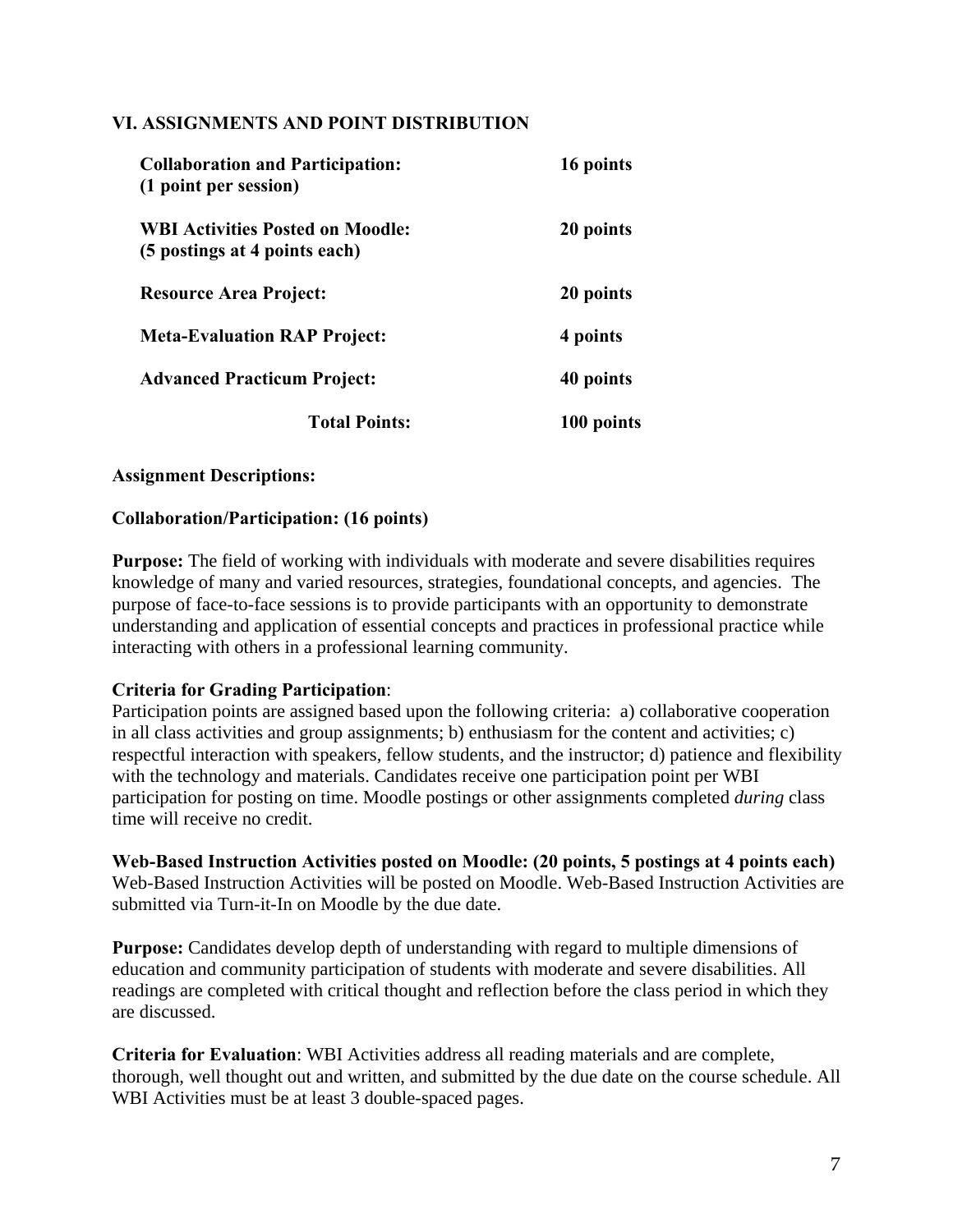### **WBI #1: Assessment and Data Collection**

Read/review Ch. 3 and Ch. 5 in the Snell and Brown text. Respond to the prompts below based on your reading and experience. Do not take direct quotes from the text.

 ensure that data is collected, compiled, and analyzed on a regular basis? Why is assessment important for students with moderate/severe disabilities? How does assessment and data collection impact planning and instruction? As an education specialists working with students with moderate/severe disabilities how will you

### **WBI #2: Curriculum and Instruction**

Read Ch. 6 and 13 in the Snell and Brown text. Respond to the prompts below based on your reading and experience. Do not take direct quotes from the text.

Summarize the 4-step model to develop individual adaptations for students with Moderate/Severe Disabilities in Ch. 6 of the Snell and Brown text (pp. 236-255). Are there aspects of this model that you are already using? What were some new learnings?

Imagine that you are the teacher of a first-grade student with multiple disabilities and complex communication needs. At the IEP meeting, you want to explain to the parents of the child and the rest of the team why you think that it is important to prioritize literacy and math learning for this student. What would you say? What examples might you give of how literacy and math instruction for this child might look? Use Snell and Brown Ch. 13 pp. 499-521).

## **WBI # 3: Autism Spectrum Disorder**

View the film "Wretches and Jabberers" in the Film section in Moodle. Compose a reflection about something you learned about individuals with ASD, specifically referring to what you saw that taught or reminded you of your learning.

Read the chapter, *ACT ONE - Two Perspectives on Social Thinking* (posted on Moodle). First read Temple Grandin's *Scene 1: My World is What I do*. Then read Sean Barron's *Scene 2: A Different Perspective on Social Awareness*. Compare and contrast their perspectives on social thinking in ASD.

#### **WBI #4: Medically Fragile/Rare Disorders and Working with the School Nurse**

#### *Working with the School Nurse*

 that may need to occur within your classroom or with the students you support? Based on your reading of Ch. 8 in your Snell and Brown text, summarize the role of the school nurse in supporting students with chronic health problems. What are some classroom adaptions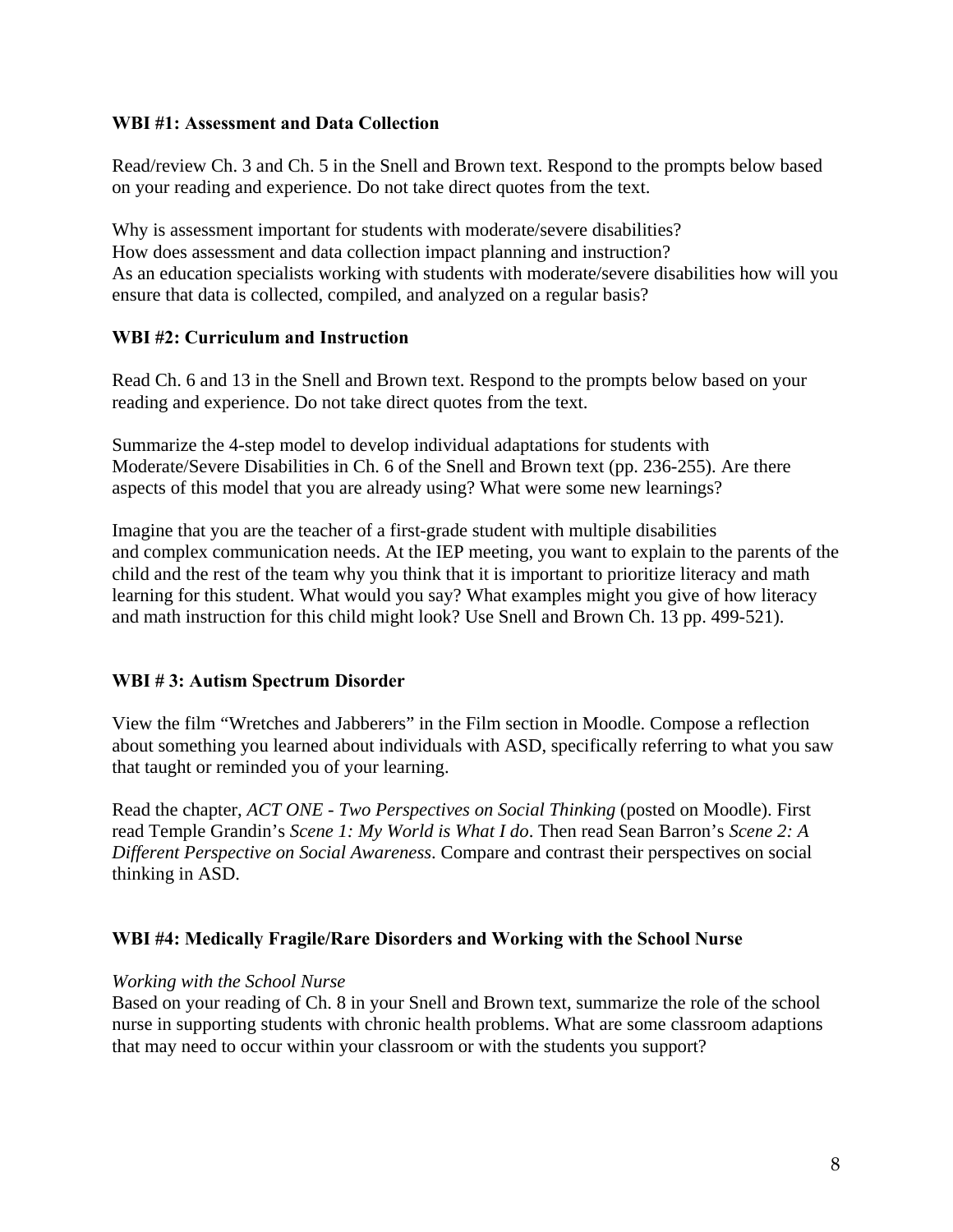### *Medically Fragile/Rare Disorders*

Many of you may be working with children or will work with children in the future who have rare syndromes or diseases. These are often named after the person who has identified and defined the related set of conditions and characteristics. These conditions are the underlying etiology/causal factors impacting development and resulting in the disabilities of the learners.

Many parents and professionals become quite frustrated when unable to find adequate information to inform the assessment and instruction processes for the child.

Go to NORD: (National Organization for Rare Disorders) http://www.rarediseases.org/ This site has a wealth of information on rare diseases including a search engine for "orphan drugs" and clinical trials. The major headings also include an index of rare diseases (found on the menu bar on the left of the page), a rare disease database, an organization data base and a subscriber data base of research articles and reports.

As an example of its uses, enter Fabry Disease into to the search engine. You will see the power of this site through this trial search. Research a syndrome in which you have some interest.

Summarize your impressions of using and exploring this web site in a full paragraph. Provide information on one site you linked to and provide the topic, and full URL for that web site from which you have derived your information.

Search for a rare syndrome you have been wondering about, or if you do not know of one, go to the "index of rare diseases" on the left menu bar, select one and study it. Provide a full paragraph synopsis about what you have learned; provide the full name of the syndrome/disease and the full URL for it (if different from the rare diseases site). You may provide information on symptoms, impact of this disorder, pharmacology, interventions, links to related web sites etc.

Remember, do not copy and paste large block of text from web sites; reflect in your own words while providing reference to the appropriate web site or sites.

#### **WBI #5 Person Centered Planning**

Centered Planning. http://www.ttac.odu.edu/Articles/person.html Read the article: "Person-Centered Planning: Maps and Paths to the Future", by Howard Garner and Lise Dietz. This brief article provides a very nice overview of the concepts of Person

 to share regarding planning meetings you have been in during your teaching? Prompt: What are the key and most important aspects of this approach for individuals with moderate/severe disabilities? How does person centered planning differ from the traditional approaches used throughout the history of special education? Do you have a personal experience

Profiles: Visit the Capacity Works web site at: http://www.capacityworks.com/index.html Profiles of Courage!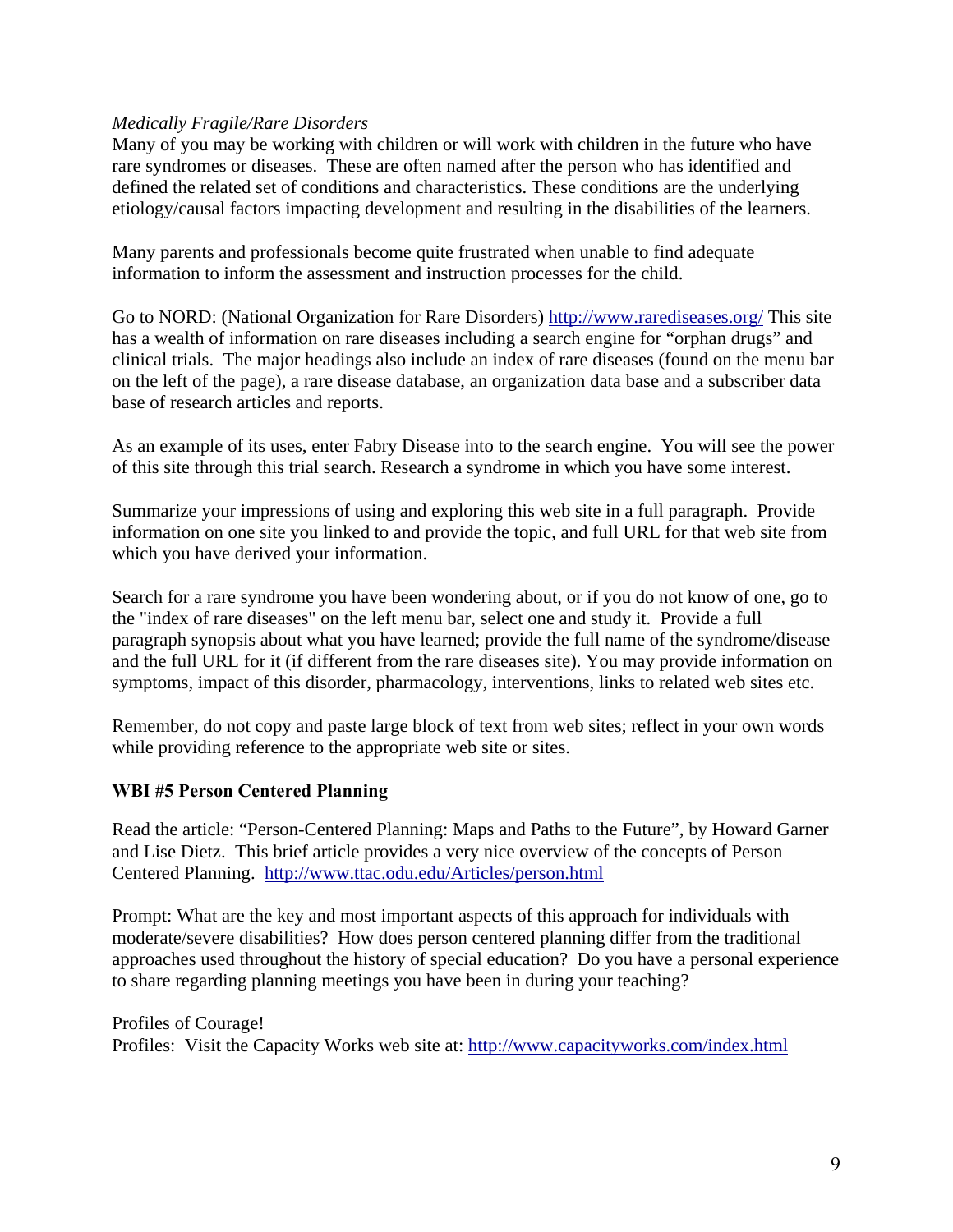Beth Mount is an award-winning advocate who has written many articles and books about Person Centered Planning. Cruise this site and take a look at the various items, products. The posters are beautiful!

the homepage). http://www.capacityworks.com/profiles.html Focus on the "profiles of courage" area of the site. (There is a link on the menu bar on the left of

Prompt: Select one of the ten profiles, read it and provide a response to how this person's story impacted you. Tell us about some significant events in the person's life. How did they come to achieve their dreams? Be reflective and thorough.

Self Determination Resources: The Learning Community http://www.learningcommunity.us/home.html

Begin by reading the overview for The Learning Community by selecting "About Us" and "Our work" on the top menu bar.

Prompt: Go to the "Reading Room" (also on the top menu bar) and select a category (e.g. Cultural Competence, helping People Move etc.) then select a resource or publication to read.

a) Tell why you selected that resource or publication.

b ) Provide the full URL link to that resource.

c) What did you learn from this material?

## **Resource Area Project (RAP): (20 points)**

**Purpose:** The Resource Area Project (RAP) provides the opportunity for a team of candidates to study and research in depth specific topics regarding the education and support of students with moderate and/or severe disabilities in K-12 settings. Topics might include:

- Addressing Movement/Motor Disabilities/Disorders
- Teaching Self-Care Skills
- Supporting Peer Relationships and Social Skills
- Teaching Communication Skills
- Teaching Academic Skills
- Building Skills for Home and Community
- Transitioning from School to Employment

**Criteria for Evaluation:** Given the format provided, each RAP team researches, writes, and presents about an assigned topic from the list above, with equitable distribution of responsibility in preparation and presentation of the project. The project will include: an annotated bibliography of literature, websites and materials; a summary report of researched literature, websites, and materials; a PowerPoint Presentation to be presented to the class; a 2-page Tip Sheet to be shared with the class that includes agencies and other resources; and a meta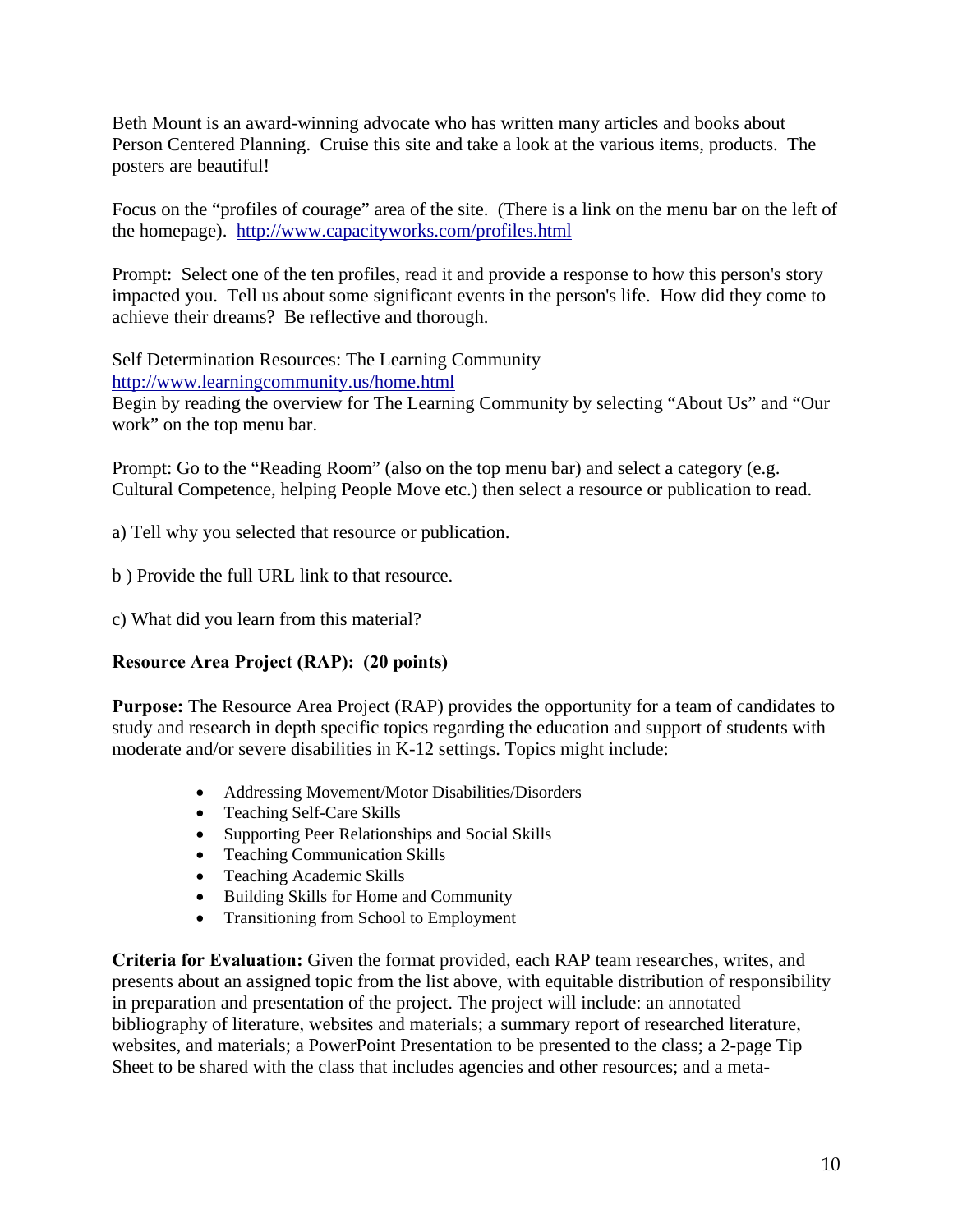evaluation of their own and teammates participation in the project. Grading Rubric will be provided.

# *RAP Teams and Topics:*

RAP Teams will be created during the first class meeting and topics will be assigned to groups by the instructor. Topics will not be repeated across groups to provide candidates with an expansion of content areas of importance to students with moderate/severe disabilities. Teams are encouraged to use the required text (Snell & Brown, 2011) as a springboard for exploration. Additional out of class meetings with team members are necessary.

## *RAP Annotations and Resources: (5 points)*

This section of the report will present a review of literature, web-sites, and materials and other resources that pertain to your topic. Each member is responsible for one article or book, one web-site, and one curricular, instructional, or assessment resource. When reviewing curricular, instructional or assessment resources please include: the name and type of resource, publisher/agency and address, description of the resource, and a critique of the resources. Annotations of articles or books should include the full reference in APA Style  $6<sup>th</sup>$  Ed., a summary of the article/book, and your critique/response. Please make sure your individual name is on your annotations to receive full credit. Organize this section so that colleagues can review the material you have assembled quickly and find them efficiently. Provide evidence of each item reviewed either right after the annotation or in an appendix.

## *RAP Summary Report: (5 points)*

This section will summarize your research finding in a 4-6 page narrative. Be sure to reference all your sources, and include the reference list at the end of the report. Please note that this should not be an amalgamation of annotations, but a narrative. Include a section of need for further research and/or material development. The report must be in APA Style  $6<sup>th</sup>$  Edition. *RAP Power Point Presentation: (5 points)* 

Each RAP report is presented as team Power Point presentation in class. Your total presentation should be 20-30 min. in length. Each member of your team must take part in the presentation. Presentations must include a detailed description of your topic and its application in a K-12 setting for students with moderate/severe disabilities. Please remember that you are presenting to teachers, therefore your presentation should be *practical and applicable.* Presentations should include: General description; Description of population with these differences; Collaboration with Related Services (SLP, OT, PT, APE, AT, etc.); Collaboration with Student, Family, and other Professionals; Description and application of specific strategies, curricular and instructional materials, assessment strategies, agencies and other resources; Implications for inclusive settings. Please submit your presentation in handout form within your RAP binder.

## *RAP Teacher Tip Sheet: (5 points)*

Create a 2-page (1 page front and back) tip sheet for all members of the class. Distill the information you have learned into the "most important facts" tips sheet for teaching and using this body of information. Please be sure to include useful references, resources, and agencies. Make copies to distribute to every class member during your Power Point presentation.

## **Meta-Evaluation:(4 points)**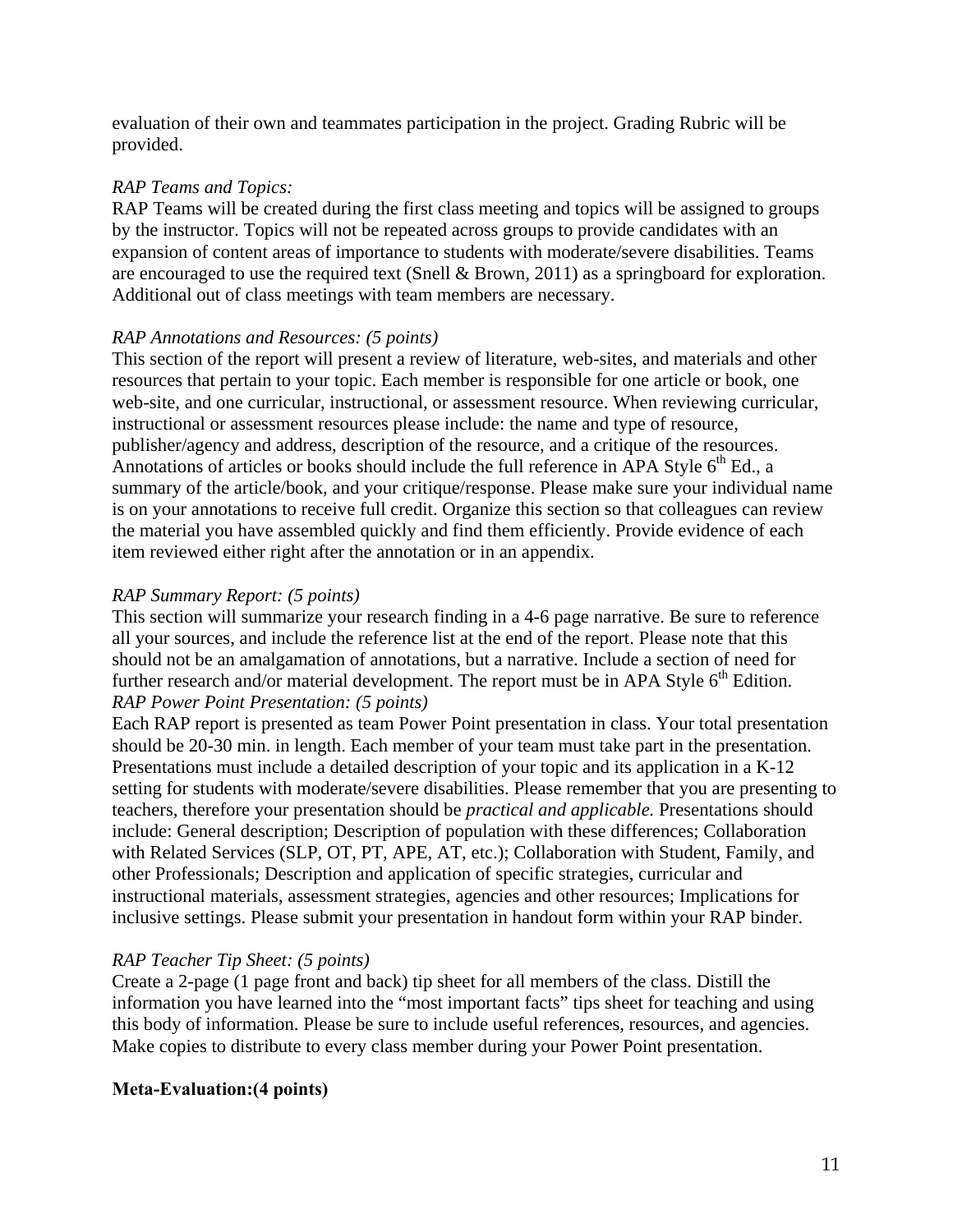Each RAP member completes a meta-evaluation of their own and teammates participation in the project.

# **Advanced Practicum Project: (40 points)**

This course requires a field based Advanced Practicum of one full week of five full school days in a classroom supporting students with Moderate/Severe disabilities in K-12 schools. These days should run consecutively. If you are ill or miss a day you must notify both Dr. Robledo and your Cooperating Teacher and make up this time. Advanced Practicum candidates follow the schedule of their Cooperating Teacher.

Dr. Robledo will confirm/make all placements. You may suggest settings and schools for your advanced practicum to Dr. Robledo.

# *Components of Advanced Practicum Project (40 points)*

*Advanced Practicum Participation Reports (7 points per day):* One report per day of advanced practicum participation. These reports will provide documentation of your participation in your advanced practicum placement in various models of service delivery for learners with moderate/severe disabilities. Time sheets signed by your Master Teacher are required for each report.

 Setting: *Daily Report Components:*  Name: Day #, Date:

1. Describe the setting(s) in which you observed.

2. Describe the children in this setting(s).

Note: if you are in the same classroom for the five days, you may copy blocks. Most of you will be able to observe in more than one room, so be sure to complete 1 and 2 for **each room**.

3. Describe the activities/events of the day (**be sure to address each item below**).

**Activities:** be sure to highlight a special activity each day

**Materials:** be sure to highlight one material/curriculum each day (essential element) **Teaching Methods/Approaches:** be sure to highlight a teaching style (e.g. TEACCH, Discrete Trial, Social Stories, Sensory Diets, PECS, PCS, etc.) **Specialists:** (e.g. OT, PT, Speech, etc.) be sure to note observation of specialists.

4. Write a three-six paragraph reflection on your experience today. **Do not skimp on this section**.

- (a) Summarize your overall impressions of your experiences today, what new information did you learn? Did any experience change your thinking, or impact you in a particular way?
- (b) Discuss/indicate the competencies (see the attached list) you believe were addressed in your observation, participation, and experience in this classroom. **Be sure to state each competency with the number, then your experiences related to that competency.** Reflect on two - three competencies per day using different competencies each day. Follow these directions carefully!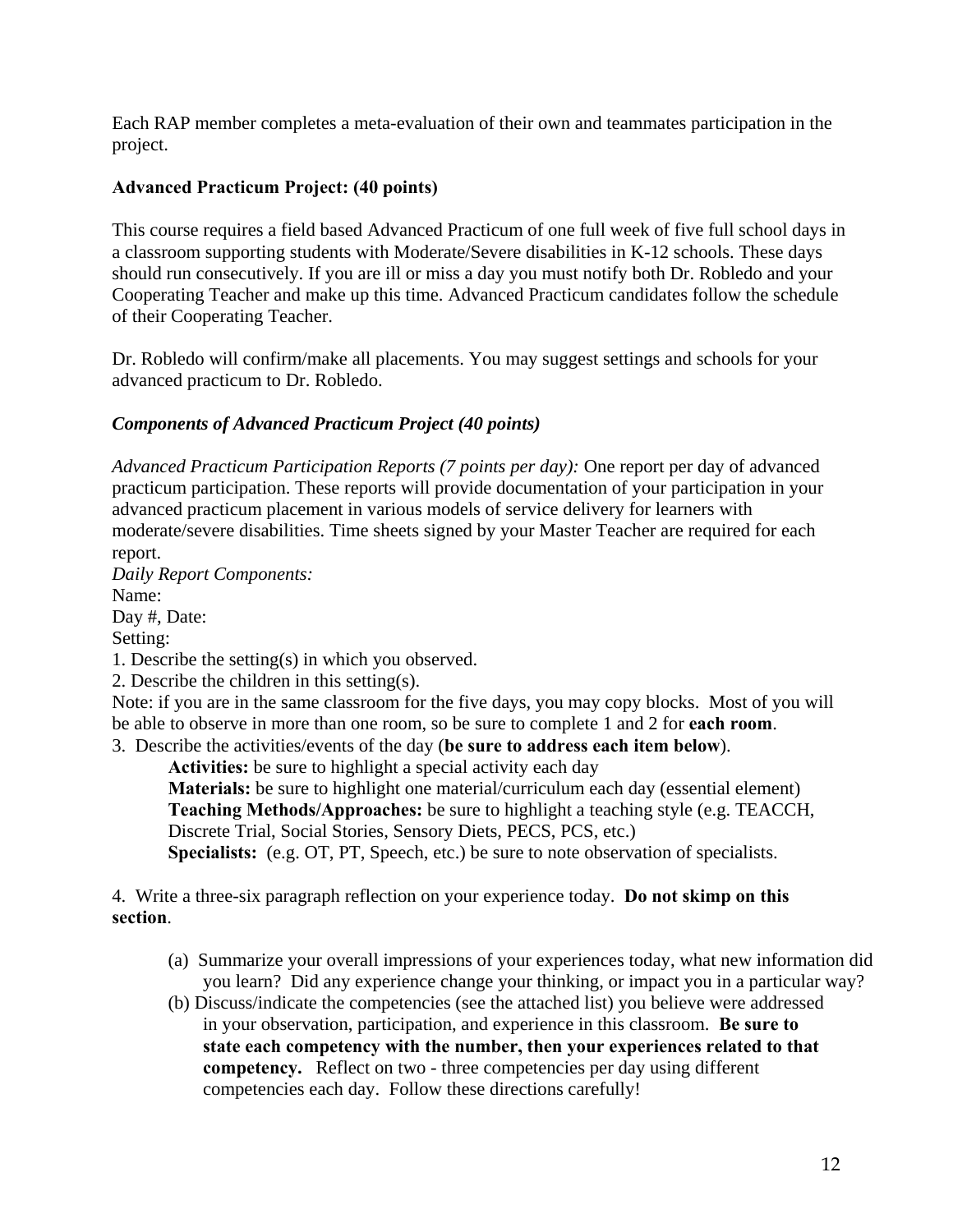(c) What did you learn from this experience that will impact your teaching in programs for delivery of services to students with moderate – severe disabilities? What skills and ideas will you apply in your teaching based upon your experiences?

*Cooperating Teacher Evaluation (5 points):* Be sure to have your cooperating teacher fill this out and return it to you.

# **VII. COURSE FEATURES**

### **Authorization to Teach English Learners**

This credential program has been specifically designed to prepare teachers for the diversity of languages often encountered in California public school classrooms. The authorization to teach English learners is met through the infusion of content and experiences within the credential program, as well as additional coursework. Students successfully completing this program receive a credential with authorization to teach English learners.

#### **Students with Disabilities Requiring Reasonable Accommodations**

Students with disabilities who require reasonable accommodations must be approved for services by providing appropriate and recent documentation to the Office of Disable Student Services (DSS). This office is located in Craven Hall 4300, and can be contacted by phone at (760) 750 4905, or TTY (760) 750-4909. Students authorized by DSS to receive reasonable accommodations should meet with their instructor during office hours or, in order to ensure confidentiality, in a more private setting.

## **All-University Academic Writing Requirement**

The California State University maintains a Graduation Writing Assessment Requirement (GWAR) for master's candidates. This requirement must be achieved prior to Advancement to Candidacy. A master's candidate will satisfy the graduate writing requirement by receiving a passing score on a written product as assessed with the GWAR rubric. Toward the goal of providing opportunity for graduate students in the School of Education to satisfy the writing requirement, papers in graduate classes are expected to adhere to writing and format style guidelines described in the sixth edition of the Publication Manual of the American Psychological Association (aka, APA Manual). This manual is a required across all graduatelevel (600-level) courses.

## **VIII. PROFESSIONAL AND ADMINISTRATIVE REQUIREMENTS**

- 1. Attend all class sessions and base team meetings. Be on time. Please call the instructor when you are unable to attend class or when you will be late. It is the policy of the CSUSM School of Education that any student who misses 20% or more of class time, class sessions, and base team meetings may not receive a passing grade for a course.
- 2. "Person first" language (e.g., "Student with ADHD" rather than "ADHD student;" "Johnny who happens to have Down syndrome" rather than "My Down syndrome student") must be used throughout all written and oral assignments and discussions.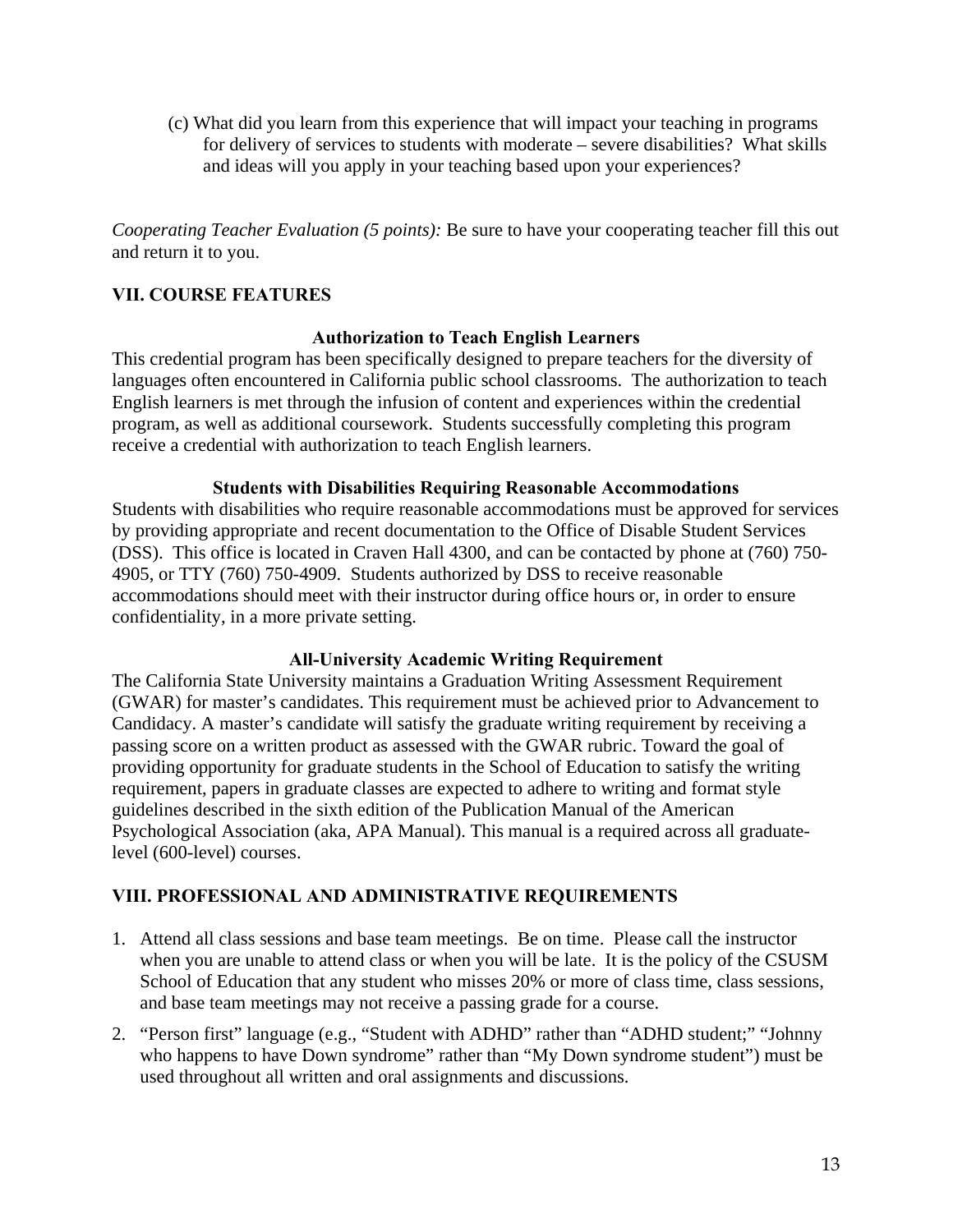- 3. Word process all written documents. Keep a copy of all of your work. The burden of proof of assignment completion is upon the student. You will want these copies for your records and for potential future use as professional portfolio entries.
- 4. Complete and submit all assignments on or before the due dates for full credit. If you have extraordinary circumstances that impact completion of your assignments, please let the instructor(s) know. Any time that you have questions or concerns, please contact the instructor(s) immediately.
- 5. Participate in class discussions and group activities and demonstrate positive interpersonal skills with classmates and guests.
- 6. Select a class "buddy" or two to ensure that you receive handouts, class notes, and other information when you must miss class. Buddy: Telephone: e-mail: Fax:
- 7. (WBI) Requirements: Cougar Courses: Moodle.

Students are required to keep up with the Web Based Instruction (WBI) component of this course. Due to the fast pace of this course, WBI Assignments MUST be posted on the date and time they are due. Late postings will not be accepted. Late work will result also in loss of participation points. Be sure to check the Course Schedule, Moodle Course Home Page for the prompts and assignments for each WBI session of class. Be sure to respond to each of the professor's prompts. The work for each session is to be completed prior to attending class. Due dates are in the course schedule.

 8. Academic Honesty Policy and Plagiarism. *Turn it In*™ is the leading academic plagiarism detector, used to detect plagiarism and ensure academic integrity. Many assignments in EDMX 634 are submitted via *Turn it In*™ which includes a Grademark® feature to allow the instructor to offer comments right into the text of submissions.

Students are expected to adhere to standards of academic honesty and integrity, as outlined in the Student Academic Honesty Policy. All assignments must be original work, clear, and error-free. All ideas and material borrowed from other sources must have appropriate references to the original sources. Any quoted material should give credit to the source and quoted accordingly. The instructor reserves the right to discipline any student for academic dishonesty, in accordance with Academic Dishonesty policies of the university. All incidents of Academic Dishonesty are reported to the Dean of Students. Disciplinary action may include the lowering of a grade, a failing grade for the assignment or the class as a whole, or dismissal from the program or university.

- Plagiarism of any type will result in a failing grade.
- Scanning of student work via *Turn it In*<sup>™</sup> software may be used to verify student authorship and accurate citation of copyrighted materials or work of others.
- Unauthorized copying of copyrighted software will result in a failing grade.
- Reading Activities submitted by students over the past years are archived and may be used as comparison for plagiarism for the current semester submissions.